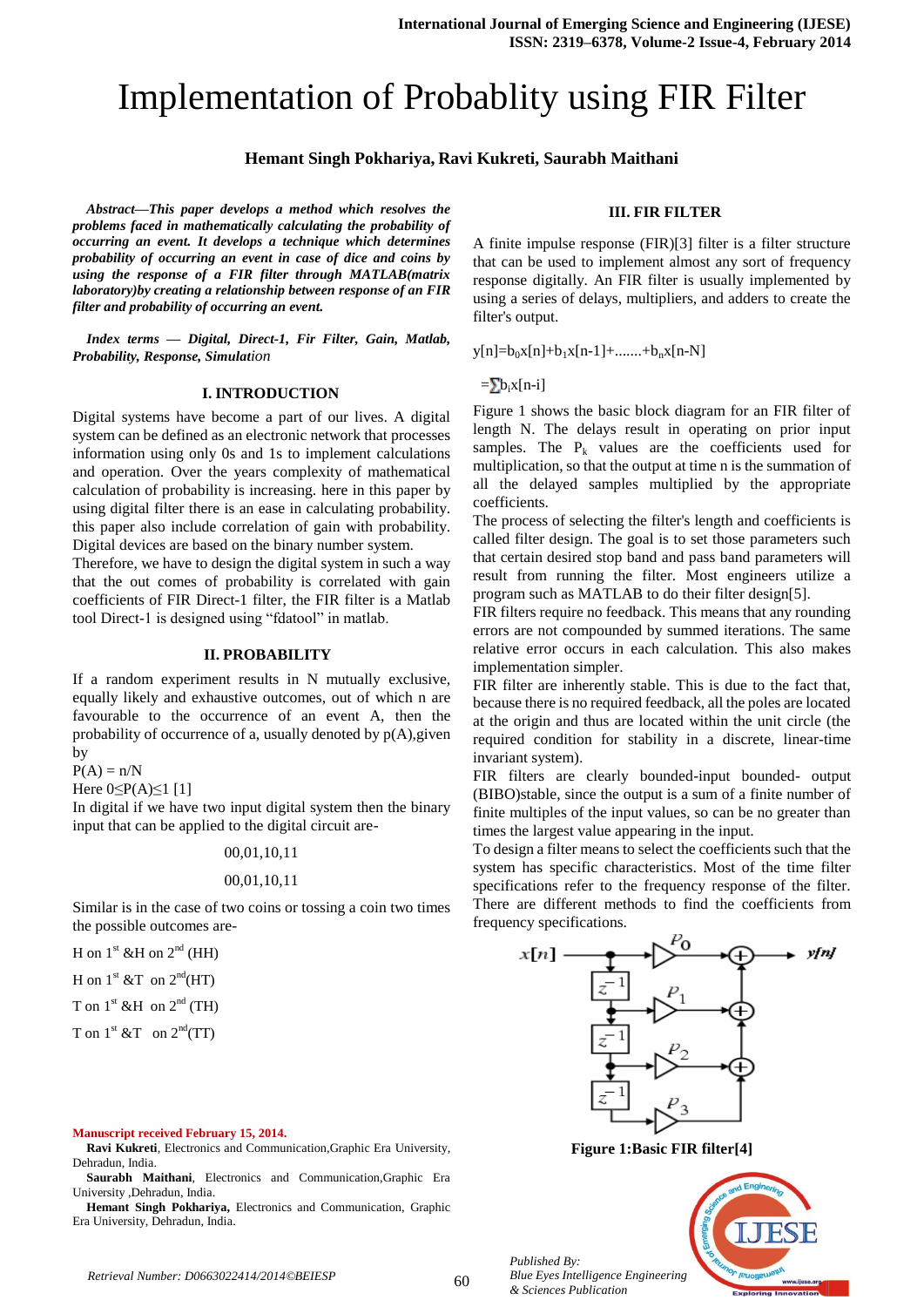# **IV. IMPLIMENTATION AND COMPARISION OF DIGITAL INPUT**

In general, in n bit binary code groups of n bits can have 2n distinct combination of 1's & 0's with each combination representing one element of the set that is being coded.

The no. of input that can be applied to a digital system can be obtained by 2n

Similarly the no.of outcomes of tossing a coin can be found out by the similar formula used in digital circuit i.e.  $2<sup>n</sup>$ . Now if we consider H=0&T=1 Then for

**TABLE 1:SINGLE TOSS−**

| -- |  |
|----|--|
|    |  |

**TABLE 2: TWICE A COIN−**

| <b>HH</b> | 00 |
|-----------|----|
| HT        | 01 |
| TH        | 10 |
| <b>TT</b> | 11 |

# **TABLE 3: THRICE A COIN−**

| <b>HHH</b> | 000 |
|------------|-----|
| <b>HHT</b> | 001 |
| <b>HTH</b> | 010 |
| <b>HTT</b> | 011 |
| <b>THH</b> | 100 |
| <b>THT</b> | 101 |
| <b>TTH</b> | 110 |
| <b>TTT</b> | 111 |

# **TABLE 4: CORRELATING THE VARIOUS CONDITION IN DIGITAL WITH TOSSING A COIN−**

|            | <b>DIGITAL</b><br><b>INPUT</b> | $Y_1$    | $Y_2$    | $Y_3$ | $\mathbf{Y}_4$ |
|------------|--------------------------------|----------|----------|-------|----------------|
| <b>HHH</b> | 000                            | $\theta$ | $\Omega$ |       | 0              |
| <b>HHT</b> | 001                            | $\theta$ |          |       | 0              |
| <b>HTH</b> | 010                            | 0        |          |       | 0              |
| <b>HTT</b> | 011                            |          | $\theta$ | 0     |                |
| <b>THH</b> | 100                            | 0        |          | 1     | 0              |
| <b>THT</b> | 101                            |          | $\Omega$ | 0     |                |
| <b>TTH</b> | 110                            | 1        | $\Omega$ | 0     | 1              |
| TTT        | 111                            |          |          |       |                |

# **V. EQUATING PROBABILITY WITH GAIN-**

First of all we define the probability of occurrence of an event as the ratio of favorable no.of outcomes to the total no. of equally likely outcomes.

In statistical approach we define probability of an event as the ratio of observed frequency to the total frequency.

 $P(E) =$  observed frequency/total frequency

Where as in the case of digital system the gain is equal to the output of the digital system to the input applied.

 $G(S)$  = output of digital system/input to digital system

By this defination we can conclude that the probability is approximately equal to gain.



**FIGURE 2: SIMULATION IN MATLAB**

This is a designed direct-1 IIR filter, now tossing a coin gives output a head or a tail, if we calculate probability of getting a head it is  $1/2 = 0.5$ .

Now in digital system considering head as output then  $b(1)=1$ &  $b(2)=0$ , which are coefficients of FIR filter now applying on filter the output is the gain which is equal to the probability, shown in below figure.



**FIGURE 3:GAIN EQUAL TO PROBABLITY OF A DIGITAL FILTER**

Getting exactly 1 H -

 $Y_1 = (b_5, b_6, b_7)$ 

The condition is equal to when exactly one of the input is low. Getting exactly 1 T-

 $Y_2 = (b_2, b_3, b_5)$ 

The condition is equal to when exactly one of the input is high.

Getting exactly 2H or 1T-

 $Y_3 = (b_2, b_3, b_5)$ 

The condition is equal to when only one input is high and output is high.

Getting exactly 2T-

 $Y_4 = (b_4, b_6, b_7)$ 

The condition is equal to when only one input is low and output is high.

Getting more than 1 H-

 $Y_5 = (b_1, b_2, b_3, b_5)$ 

The condition is equal to when two or more input are low and output is high.

Getting more than 1T-

 $Y(4) = (b_4, b_6, b_7, b_8)$ 

The condition is when two or more input are high and output is high.

Getting at least 1T-

 $Y(7) = (b_2, b_3, b_4, b_5, b_6, b_7, b_8)$ 

*Published By:*

The condition is when any of the input is high and output is high.

*& Sciences Publication* 

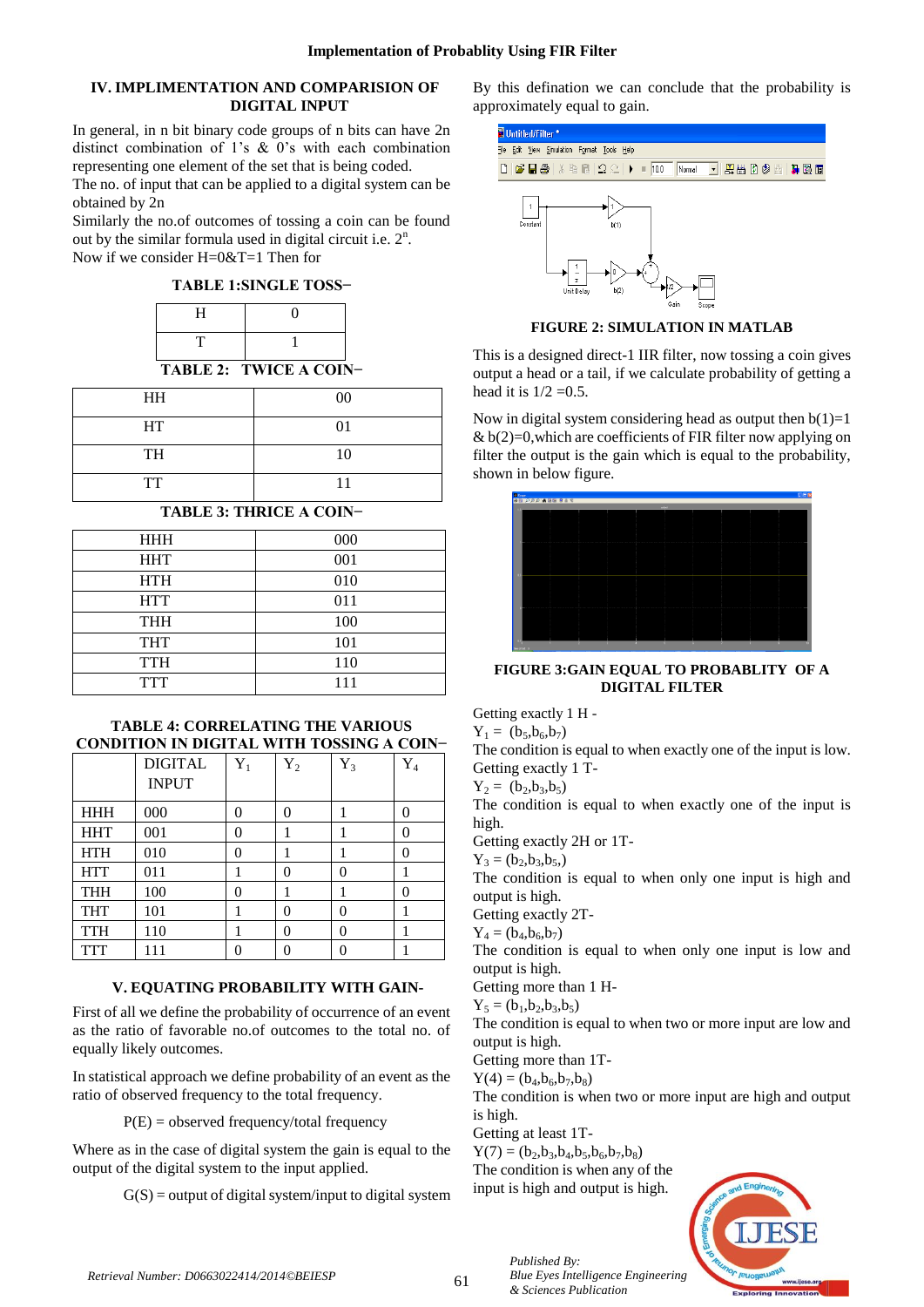## **VI. GENERATION OF DIGITAL SYSTEM GAIN FORMULA & THEORETICAL EXPLANATION−**

If n input are applied at input  $x(n)$  then

$$
y(n) = \left\{\frac{1}{n}\right\} \sum b(k)x(n)
$$
 (1)  
gain =  $\frac{y(n)}{x(n)} = \frac{1}{n} \sum b(k)x(n)$  (2)

Which is best applicable to find the gain and is equal to the probability of the occurance of event.

 $b_k \rightarrow$ coefficient(having binary value 0 or 1)

Depending on the  $o/p$  is high or low, value of  $b_k$  is selected as 0 or 1.

| Probability   | Digital i/p    | $y_1$ | $y_2$ | $y_3$ | $y_4$ | $\mathbf{b}_{\mathbf{k}}$ |
|---------------|----------------|-------|-------|-------|-------|---------------------------|
| Occurrence of | to system      |       |       |       |       |                           |
| event         |                |       |       |       |       |                           |
| HH            | 0 <sub>0</sub> |       |       |       | 0     | b,                        |
| HT            | 0 <sub>1</sub> | 0     |       |       |       | $b_2$                     |
| TH            | 10             |       |       |       |       | $b_3$                     |
| TT            | $1\quad1$      |       |       |       |       | $b_4$                     |

Exactly  $2H =$  Both the input are low  $Y_1 = b_1$ Exactly  $2T =$  Both the input are high  $Y_2 = b_4$ One or more  $H = Any$  or both input is low  $Y_3 = {b_1,b_2,b_3}$ One or more  $T = Any$  or both input are high  $Y_4 = \{b_2, b_3, b_4\}$ 

Now calculating probability-

Figure 4 calculates that gain of an digital FIR filter having unit delay which is equal to probability of occurring odd numbers or even numbers on a dice which is shown in further results−



## **FIGURE 4:DESIGNED FIR FILTER**

 $1)P_1(odd) = 1/2 = 0.50$  $2)P_2(\leq 2) = \frac{1}{4} = 0.66$  $3)P_3(even) = 3/4 = 0.75$ Now by Gain formula calculating Gain-No. of  $i/p$ ,  $n = 6$  $b_k = b_1+b_2+b_3+b_4+b_5+b_6$ 

- 1)  $b_1=b_3=b_5=0, b_2=b_4=b_6=1$  $6y = x \sum b_K$  $6y = x[b_1+b_2+b_3+b_4+b_5+b_6]$  $6y = x$  $G=y/x=0.50$
- 2)  $b_1=b_2=0; b_3=b_4=b_5=b_6=1$  $4y = x[b_1+b_2+b_3+b_4+b_5+b_6]$  $4y = x$  $G=y/x=0.50$
- 3)  $b_1=b_3=b_5=1$ ,  $b_2=b_4=b_6=0$  $6y = x \sum_{k=1}^{n} b_k$  $6y = x[b_1+b_2+b_3+b_4+b_5+b_6]$  $6y = x$  $G=y/x=0.50$



**FIGURE 5 : PROBABLITY OF COMING ODD NUMBER**



**FIGURE 6 :PROBABLITY OF COMING NUMBER LESS THEN TWO**



*Published By:*

*& Sciences Publication*